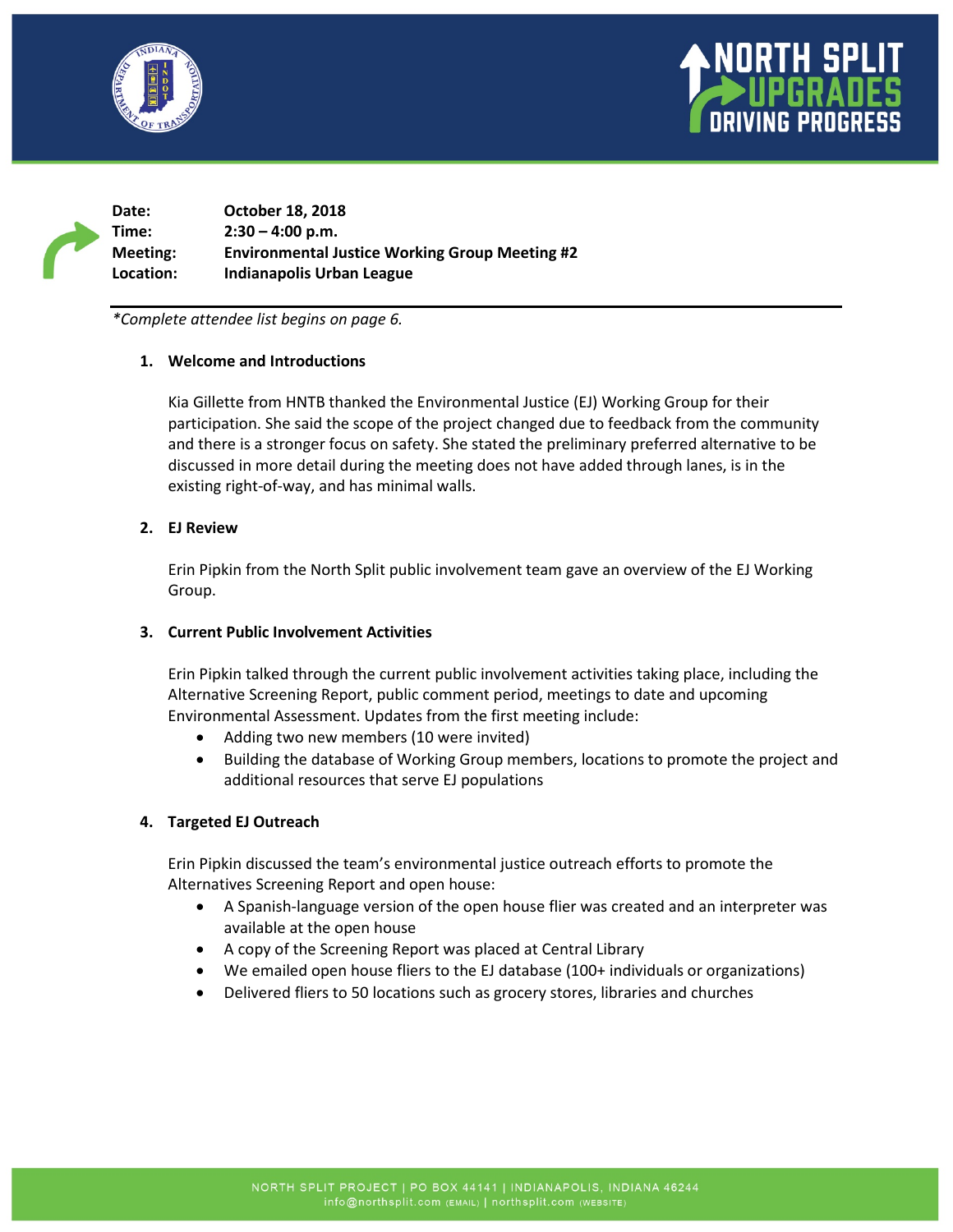### **Questions (Q) and Answers (A):**

### **Q: Have fliers been sent out and social media been utilized for outreach?**

A: Fliers for the public open house were placed or handed out at approximately 50 locations (many of which were suggested at our first meeting). Fliers were in both English and Spanish. There are North Split Facebook and Twitter accounts. There hasn't been a lot of activity on social media, but as soon as we published the Alternatives Screening Report we received comments. A few social posts have been boosted and we've promoted on Next Door.

### **Q: Will there be outreach elements with a video?**

A: Our open house presentation was recorded and is available on Channel 16 throughout the comment period and linked via our social media accounts. [Erin shared the open house presentation and the video link with the EJ Working Group on October 19.]

### **5. Alternatives Screening Report Presentation**

Kia Gillette from HTNB discussed the problems with the North Split interchange and the process for identifying environmental resources and gathering input. High-level points included:

#### **Problems**

- The North Split interchange was constructed in the 1960s and 1970s, the pavement is past its life expectancy.
- The interchange is constantly in need of maintenance and repairs due to its condition.
- Bridge conditions are getting worse and there are 11 bridges with a service life of less than five years and 16 bridges with a service life of 5-10 years.
- The North Split interchange has crash rates higher than other Indiana urban interstates.
- Fatalities are almost two times higher, injuries are almost three times higher, and property damage crashes are more than two times higher in the North Split interchange.
- There are four top crash locations within the North Split interchange:
	- o #1 Pennsylvania Ramp Weave Section
	- o #2 Delaware Ramp Weave Section
	- o #3 I-65/I-70 Merge/Lane Drop
	- o #4 I-70 Curve/Merge
- Highest number of crashes occur on the west leg of the interchange in weaving areas at the Pennsylvania Street exit and Delaware Street entrance ramps.

### **Purpose and Need/Resources/Public Involvement**

- The purpose and need of the North Split project is to correct deteriorated bridge and pavement conditions, improve safety, and improve interchange operations to reduce congestion.
- The North Split project area is surrounded by environmental resources such as historic districts, a park, the Monon Greenway, the Cultural Trail, and the CSX Railroad.
- INDOT and the project team have spent numerous hours meeting and talking with the public at public meetings, community and neighborhood group meetings, advisory committees, and through social media, email and phone calls.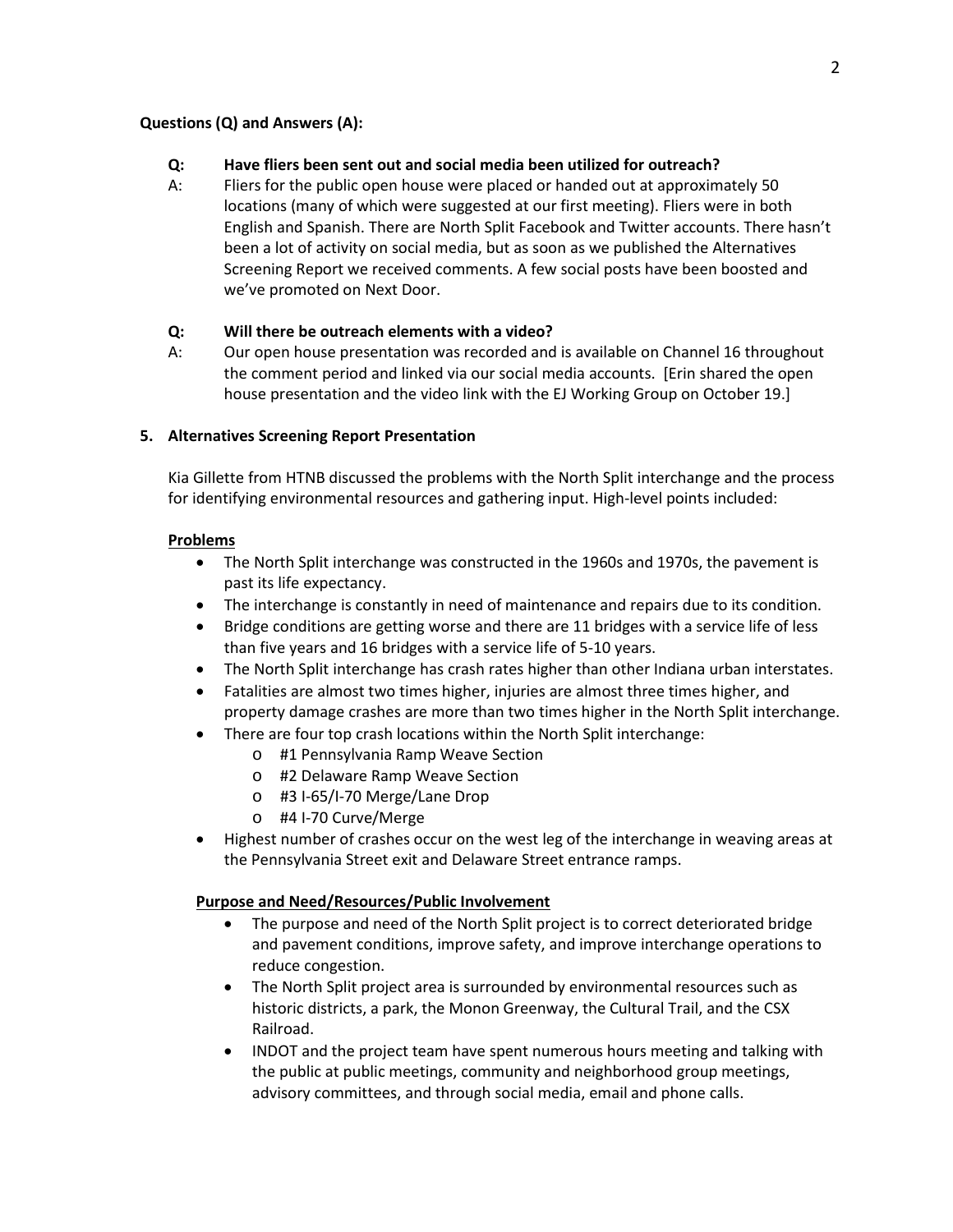• INDOT has listened to public input and significantly changed the scope of the North Split project – the preliminary preferred alternative does not include added through lanes or large retaining walls.

# **Alternatives**

Seth Schickel with HNTB walked through the alternatives from the Alternative Screening Report. High level points included:

- Three alternatives considered low/cost or minimal and have been eliminated because they did not meet the purpose and need:
	- o #1 No-build
	- o #2 Transportation System Management
	- o #3 Bridge and Pavement Replacement in Kind
- One alternative was eliminated due to impacts:
	- o #5 Full Interchange Reconstruction
- Alternative 4 includes three options that address the purpose and need with trade-offs between access and level of impacts.
	- o 4a Pennsylvania and Delaware ramps closed
	- o 4b Pennsylvania and Delaware ramps open with all current access
	- o 4c Selected ramp access restrictions

Alternative 4c improves safety, removes the worst bottlenecks, does not add through lanes, is more compact, is within the existing right-of-way, has minimal walls, and meets the project purpose and need. It has been identified by INDOT as the preliminary preferred alternative, subject to public and agency feedback.

### **6. Questions (Q) and Answers (A)**

### **Q: Who engaged HNTB to do this project?**

- A: INDOT.
- **Q: Currently, when I-65 and I-70 come together you also have access to Ohio and Fletcher, will that still be the case?**
- A: You will still be able to access the Ohio through Fletcher exits (called Collector-Distributor exits) from I-70 westbound and from the Delaware on-ramp to I-65. Only I-65 southbound traffic cannot access Ohio/Fletcher.
- **Q: Will there be anything to address traffic entering the highway at Keystone making those crosses?**
- A: Traffic entering I-70 at Keystone (or before) will still have access to I-65, I-70 and the Collector-Distributor exits. The exit layout will be slightly different, but there are still several options.

If you get on at Delaware, you cannot immediately get on I-65 from that entrance. You can take the Collector-Distributor ramp and merge onto I-65 south.

**Q: If you're coming from I-65 north traveling south, where are people getting off if there is no Ohio/Michigan access? Does your study include impacts on West Street and Meridian Street?**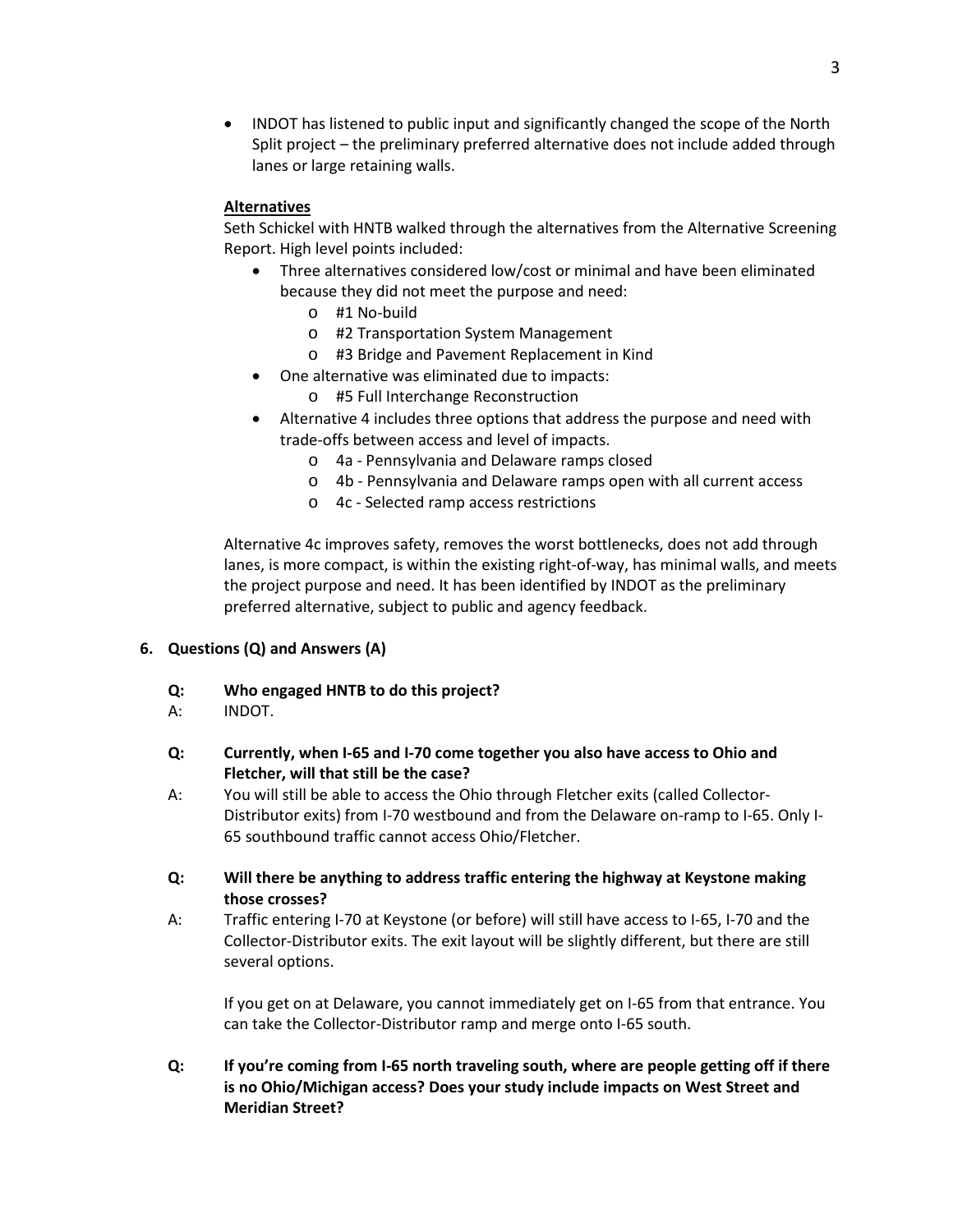A: It's likely people will get off on West or Meridian Streets. We used the MPO traffic model in these initial studies. However, additional studies will take place during the Environmental Assessment process.

# **Q: How does this set us up for the future? What is the life-span of this alternative?**

A: The current infrastructure was not built to last as long as what we use now. Today we have much better technology. INDOT looks at 20 years into the future to anticipate traffic.

# **Q: How do these alternatives impact the entire interstate system?**

A: All alternatives are flexible for future solutions. The System-Level Analysis looked at the entire downtown interstate system to see what kind of things could happen in the future and figure out how we can build the North Split. We must address the problems in the North Split interchange now. The system-level solution is a much larger project in terms of footprint. We're starting with the North Split due to the safety issues. The interchange must be above grade.

Bridges have a different timeline. A new bridge can last over 50 years but will require regular maintenance over its life to get to this age.

# **Q: Was there consideration of eliminating I-65 entirely?**

- A: The System-Level Analysis looked at examples in other cities that have decommissioned a highway. None of these examples had the same amount of traffic volumes. It was challenging to use other examples because their traffic volumes are not as large as ours. The System-Level Analysis is available on the project website.
- **Q: When you're doing your analysis, I'm afraid you're not taking into consideration plans for IU Health, IUPUI and 16 Tech. They're planning to put thousands of cars on 10th Street and MLK.**

# **It's important to make sure that growth is incorporated. We need to pay attention to**  the impacts on 10<sup>th</sup> Street and Indiana Ave.

- A: Our traffic modeling is based on the Indy MPO model. The MPO model includes population and employment estimates to generate traffic volumes.
- **Q: The GM plant will probably access via Harding. On the north side, they will use White River and MLK. Will there be impacts to city streets?**
- A: There may be some impacts to city streets.
- **Q: That impact on us is not getting the same consideration. Part of this is because we have these projects that have not been considered yet.**
- A: Thank you for bringing these projects to our attention. We met with IU Health and 16 Tech and will investigate further.
- **Q: There is no systematic review for new developments. The old Coca-Cola plant will have 1,100 parking spaces. There is a lack of systematic review at the city level. The Purple Line will be at Meridian. I don't know if these traffic studies have been compared.**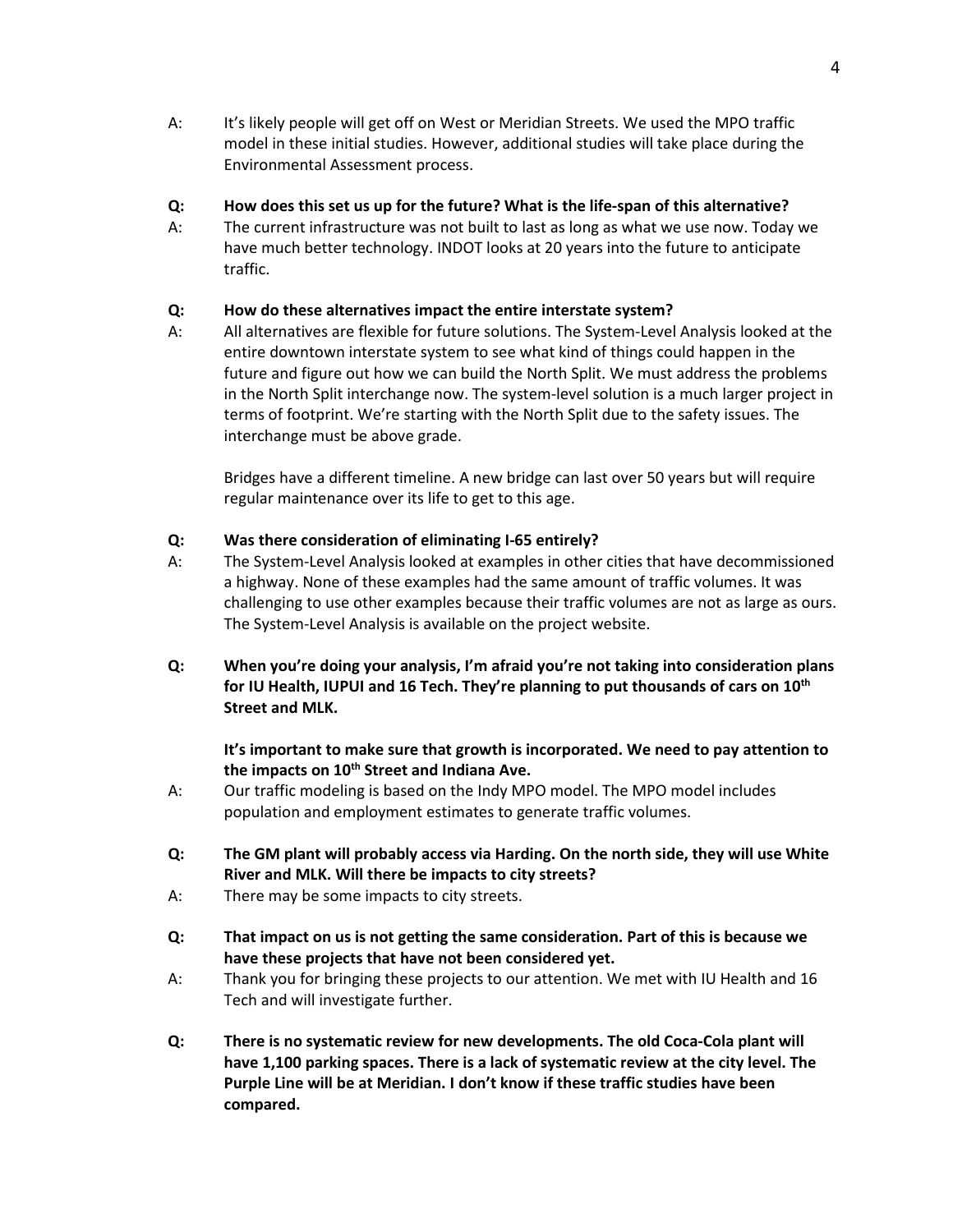A: Our studies do incorporate proposed bus line developments, but do not include other specific planned developments.

#### **Q: What are the opportunities for mitigation?**

- A: We will look at mitigation in our next phase. Now that we have a preferred alternative, we will look at how we can avoid significant impacts and continue to engage the public.
- **Q: With regard to eliminating bottlenecks, how do we know changes in traffic will be worked into assumptions, so we don't create more bottlenecks?**
- A: This will be outlined in the Interstate Access Document. This FHWA-approved document is created to ensure interstate conditions don't get worse. We did enough traffic analysis to estimate how 4c will perform from a traffic perspective.

We will analyze local roads and adjacent interchanges for vehicle traffic as well. This doesn't include walking or biking traffic.

- **Q: Will you look at trees during the Environmental Assessment? Can Keep Indianapolis Beautiful (KIB) re-plant? There is also a concern that new trees won't match trees that are 20 years old.**
- A: Yes, we are considering the impacts to existing landscape. We've had several conversations with KIB and they will be involved throughout the project. There are also opportunities for public art installations.

We will definitely look at ways to replace trees.

#### **Q: Can you share a little bit about the ARUP study that may impact planning?**

A: We are aware of the study and will review it when it is published. The Rethink Coalition started out in opposition to the project. We've taken some of their key principles into consideration. From our understanding, the ARUP study by Rethink will analyze economic impacts based on changing land use.

Our plan has been to incorporate findings that could benefit this project. The Indy Chamber has been very involved.

# *7.* **Conclude**

*The meeting concluded at 4:00 p.m.*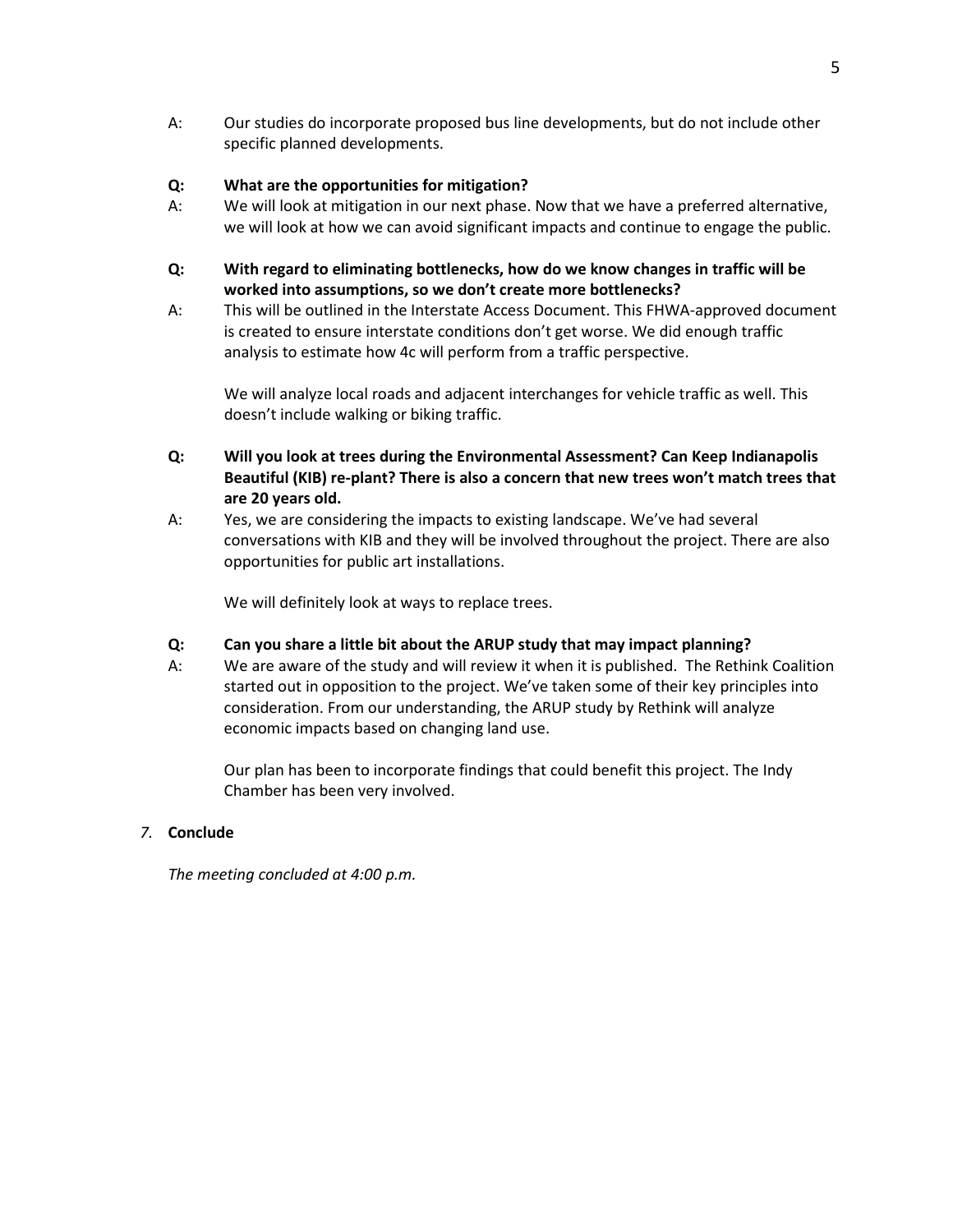# **Attendees:**

| <b>Project Team</b>                                |                                                           |  |
|----------------------------------------------------|-----------------------------------------------------------|--|
| Dave Cleveland                                     | Corradino                                                 |  |
| Kia Gillette                                       | <b>HNTB</b>                                               |  |
| Ali Hernandez                                      | <b>Borshoff</b>                                           |  |
| <b>Brandon Miller</b>                              | <b>INDOT</b>                                              |  |
| Laura Morales                                      | <b>HNTB</b>                                               |  |
| Erin Pipkin                                        | <b>Compass Outreach Solutions</b>                         |  |
| Seth Schickel                                      | <b>HNTB</b>                                               |  |
| Sam Wiser                                          | <b>TSW</b>                                                |  |
| <b>Environmental Justice Working Group Members</b> |                                                           |  |
| Orion Bell                                         | CICOA Aging and In-Home Solutions                         |  |
| Paula Brooks                                       | Random Place Neighborhood                                 |  |
| Moira Carlstedt                                    | Indianapolis Neighborhood Housing Partnership             |  |
| <b>David Greene</b>                                | Indianapolis' Concerned Clergy/Purpose of Life Ministries |  |
| <b>Ashley Haynes</b>                               | Keep Indianapolis Beautiful                               |  |
| Bryan Luellen                                      | IndyGo                                                    |  |
| Mandla Moyo                                        | <b>AARP Indiana</b>                                       |  |
| <b>Alison Redenz</b>                               | Health by Design                                          |  |
| Philip Roth                                        | Central Indiana Regional Transportation Authority         |  |
| <b>Carlton Waterhouse</b>                          | <b>IUPUI</b>                                              |  |
| Mo McReynolds                                      | Mayors Neighborhood Advocate                              |  |

Others who were invited, but could not attend:

| <b>Environmental Justice Working Group Members</b> |                                        |
|----------------------------------------------------|----------------------------------------|
| Zach Adamson                                       | <b>City-County Council</b>             |
| Melissa Benton                                     | John H. Boner Community Center         |
| David Bethuram                                     | Catholic Charities-Indianapolis Office |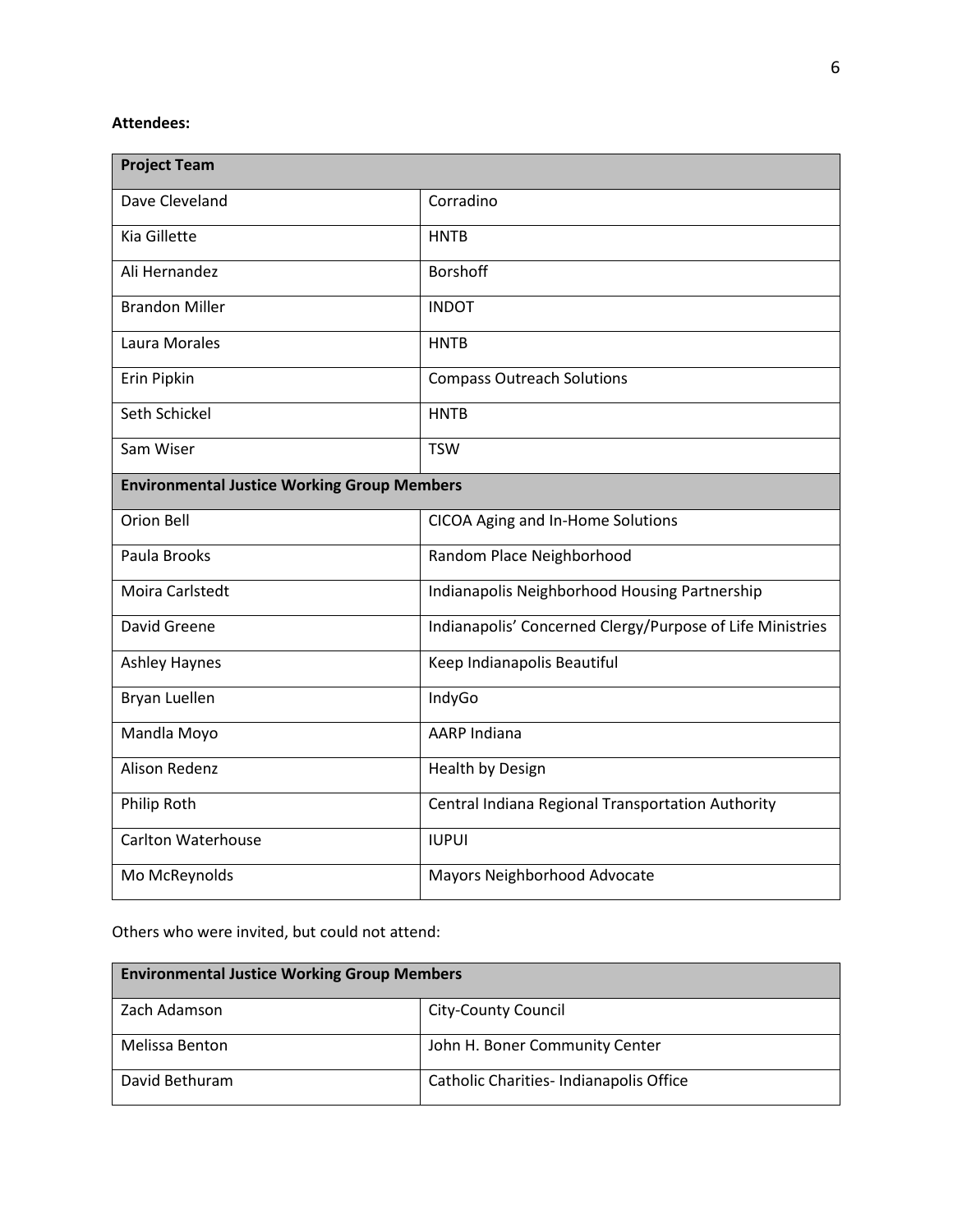| Ildefonso Carbajal         | La Ola Latino Americano                                                                            |
|----------------------------|----------------------------------------------------------------------------------------------------|
| Lori Casson                | Dayspring Center                                                                                   |
| Satchuel Cole              | Near Eastside Community Organization                                                               |
| Marlene Dotson             | The Indiana Latino Institute                                                                       |
| Carl Ellison               | Indiana Minority Health Coalition                                                                  |
| <b>Margaret Frericks</b>   | Improving Kids' Environment (IKE)                                                                  |
| <b>Greg Garrett</b>        | Mayor's Neighborhood Advocate (Area #7)                                                            |
| <b>Burns Gutzwiller</b>    | Windsor Park Neighborhood Association                                                              |
| Kathy Hahn Keiner          | <b>Gleaners Food Bank of Indiana</b>                                                               |
| Liliana Hamnik             | La Voz de Indiana                                                                                  |
| <b>Andrew Hart</b>         | The Oaks Academy                                                                                   |
| Cynthia Hooks              | Kennedy-King Neighborhood                                                                          |
| Olubunmi Ijose             | Mayor's Neighborhood Advocate (Area #8)                                                            |
| Kristen LaEace             | Indiana Association of Area Agencies on Aging                                                      |
| Jon Laramore               | Immigrants and Language Rights Center (Indiana Legal<br>Services Inc.)                             |
| Ike McCoy                  | Mayor's Neighborhood Advocate (Area 10)                                                            |
| Felix Medina               | Vedia Global                                                                                       |
| <b>Christian Mosburg</b>   | Willard Park of Holy Cross-Westminster Civic Alliance                                              |
| Cal Nelson                 | <b>Wheeler Mission</b>                                                                             |
| Vop Osili                  | City-County Council                                                                                |
| <b>Chrissy Petersen</b>    | Westminster Neighborhood Services                                                                  |
| <b>Todd Poindexter</b>     | Salvation Army Rent and Utility Assistance                                                         |
| <b>Reverend Tom Polak</b>  | Metropolitan Baptist Center                                                                        |
| <b>Christopher Purnell</b> | Neighborhood Christian Legal Clinic                                                                |
| Jacob Sipe                 | Low Income Home Energy Assistance Program (Indiana<br>Housing and Community Development Authority) |
| Kristian Stricklen         | Indianapolis Public Schools (IPS)                                                                  |
| Kiko Suarez                | United Way of Central Indiana                                                                      |